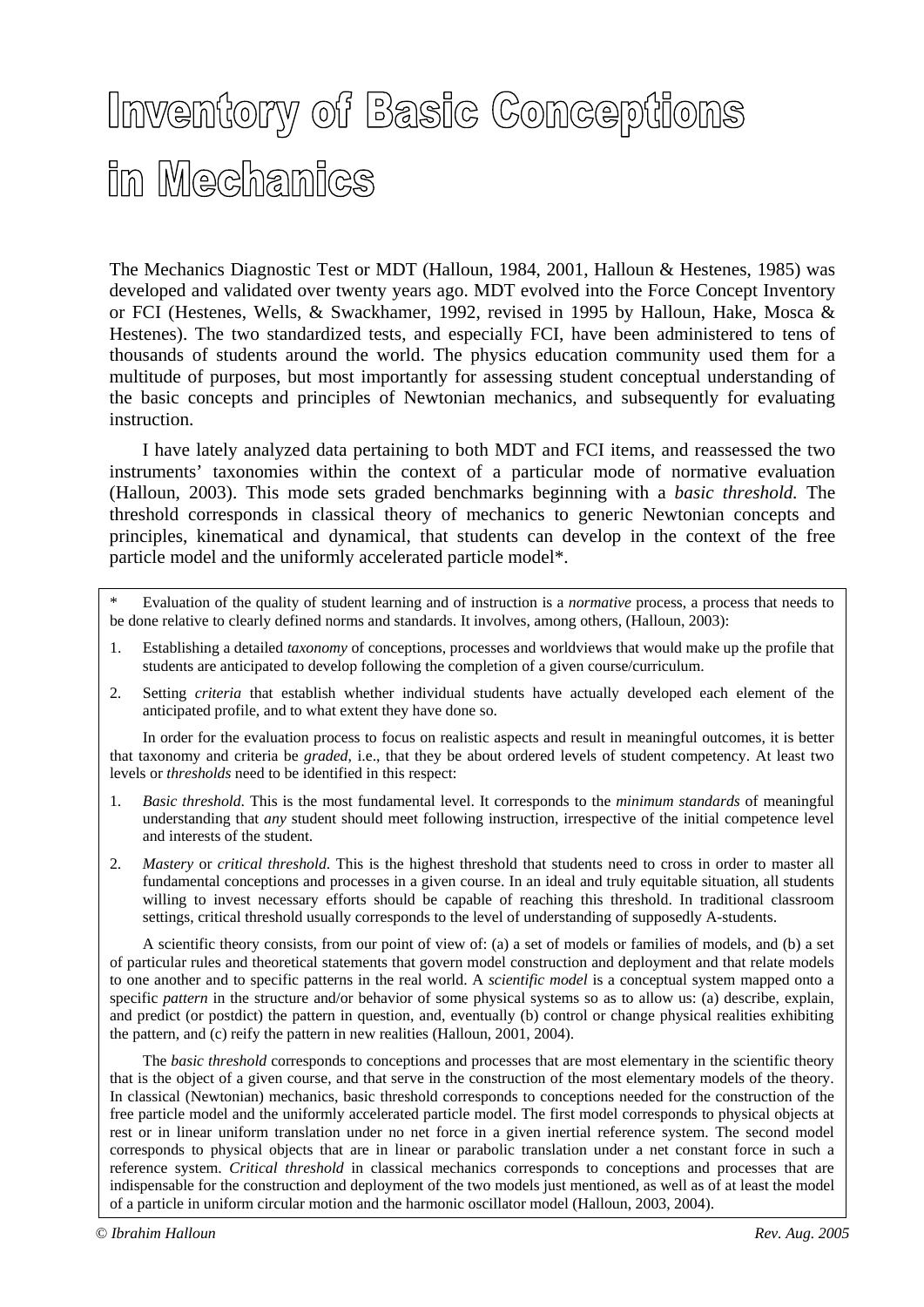The Inventory of Basic Conceptions in Mechanics (IBC-Mechanics or IBCM) has emerged as a consequence:

- "*Inventory*" because the instrument is intended to provide an account of student profiles with regard to a taxonomy that is as broad as it can get within the respective context and format.
- "*Basic*" as relative to "basic threshold". This is the most fundamental level in *normative* evaluation. It corresponds to the *minimum standards* of meaningful understanding that *any* student is expected to meet following instruction, irrespective of the initial competence level and interests of the student. The threshold corresponds in classical theory of mechanics to generic Newtonian concepts and principles, kinematical and dynamical, that students can develop in the context of the free particle model and the uniformly accelerated particle model (Halloun, 2003, 2004).
- "*Conceptions*" include concepts, laws or any other conceptual entity in the make up of a naïve or scientific theory, as opposed to *processes* and *worldviews*. The three categories are fundamental constituents of a person's paradigmatic profile (Halloun 2003, 2004).
- "*Mechanics*" rather than "force concept" because there is more to the instrument than just the concept of force.

 IBC-Mechanics (or IBCM) is one of a series of IBC instruments that will eventually include various branches of physics and other scientific disciplines. IBC-electric circuits and IBCgeometric optics are now in the making.

 IBC-Mechanics is meant to assess the themes laid out in the taxonomy table below. The following are some major features that distinguish IBCM from its predecessors (cf. comparative table below for more details):

- 1. *Breadth-depth balance*. The revised taxonomy concentrates on Newtonian theory within the context of only two basic models, free and uniformly accelerated particles. Matters are discarded that do not pertain to these models (e.g., the issue of centripetal and centrifugal forces in FCI items 5 and 18). This and the parsimony feature discussed next opened the way for deeper coverage of the six themes in the taxonomy (e.g., better attention to the "state of inertia" and the inclusion of the simultaneity issue in Newton's  $3<sup>rd</sup>$  and  $4<sup>th</sup>$  laws).
- 2. *Parsimony*. Sufficient effort has already been deployed in the community to establish the lack of coherence of student ideas regarding virtually any theme in introductory physics courses. Similar items that were originally meant in MDT or FCI to assess such coherence are avoided, thus making way for new themes in the taxonomy and the test.
- 3. *Attention to teachers' interests*. The two features above made it possible to attend for a broader spectrum of teachers' interests. In addition to entirely new issues in the taxonomy, MDT issues are reinstated that teachers had interest in and that were discarded in FCI. All in all, there are 8 new items in IBCM, 10 items originally figured in MDT but not FCI, 5 in both MDT and FCI, 8 in FCI but not MDT, and 2 in MBT.
- 4. *Reduction*. Items that used to address more than one issue in a single question are avoided (e.g., item 13 of the revised FCI used to address both upward and downward motion of an object tossed up in the air, whereas item 2 in IBCM addresses only the upward motion).
- 5. *Reliable distractors*. Alternatives of extremely low popularity are replaced with more popular/plausible alternatives (e.g., modified paths C and D in item 12 of IBCM).
- 6. *Clarity*. Stems and alternatives of some old items are rephrased so as to avoid distraction or confusion that some surveyed students and educators have been complaining about.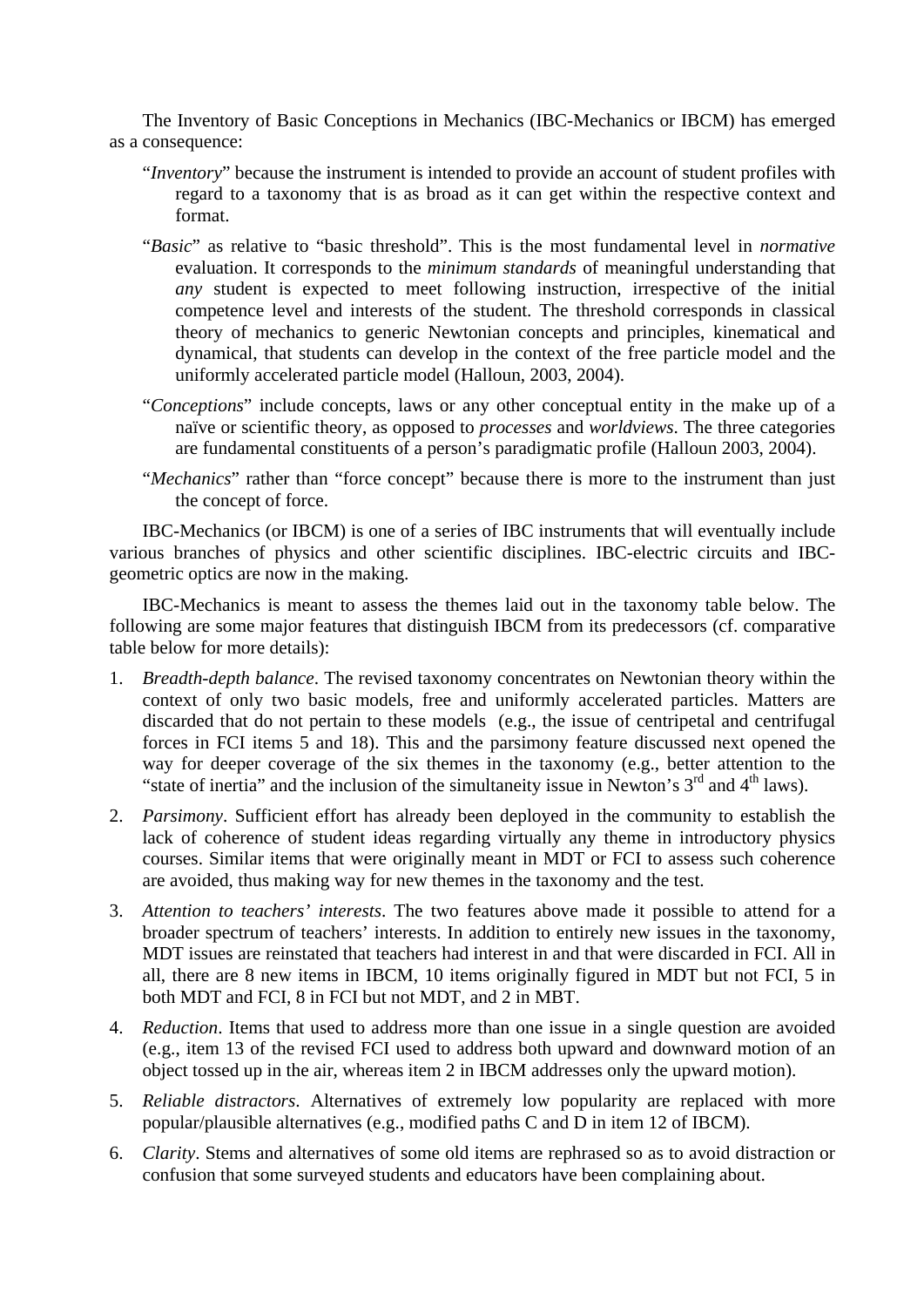7. *Balanced distribution of correct alternatives*. Correct alternatives are distributed as follows in IBCM: 7As, 7Bs, 6Cs, 7Ds, 6Es, as opposed to 5As, 10Bs, 5Cs, 4Ds, 6Es in revised FCI, and 5(A, C, D, E)s and 9Bs in original FCI).

 In addition to the above, IBC-Mechanics share by and large the same strengths and limitations of its predecessors (Hestenes & Halloun, 1995, 1996). Perhaps the most important limitation that some may attribute to IBCM is that it does not offer students the chance to justify their answers. But again, like in the case of its predecessors, IBCM is a standardized test that is intended to offer a reliable snapshot of student ideas about basic conceptions of Newtonian mechanics and not a comprehensive view of such ideas and the reasons behind them. Such reasons have already been the object of many studies including our own (1985 AJP).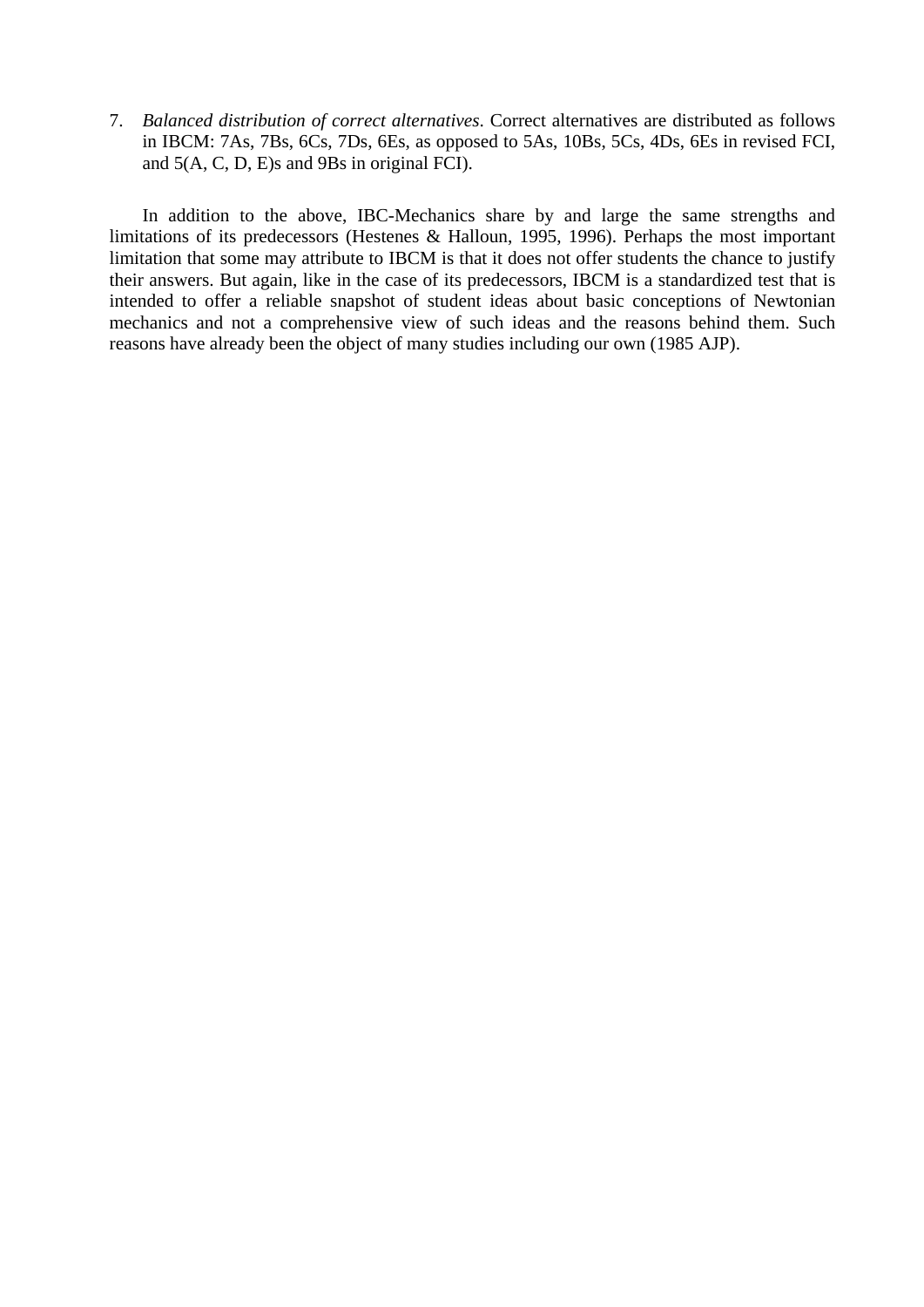| <b>IBC-Mechanics Taxonomy Themes</b> (Fall 05-08)                                                                                                                                                                                                                                                                                                                                                                                                                                                 | Test Item*      |  |  |
|---------------------------------------------------------------------------------------------------------------------------------------------------------------------------------------------------------------------------------------------------------------------------------------------------------------------------------------------------------------------------------------------------------------------------------------------------------------------------------------------------|-----------------|--|--|
| Law of Inertia (Newton's $I^{st}$ law)<br>1.                                                                                                                                                                                                                                                                                                                                                                                                                                                      |                 |  |  |
| The state of inertia of physical bodies is characterized with a constant velocity (that is                                                                                                                                                                                                                                                                                                                                                                                                        |                 |  |  |
| not necessarily zero) in Galilean reference systems.<br>No external cause, and more specifically no interaction, is needed to maintain such a state.                                                                                                                                                                                                                                                                                                                                              | 20, 25,<br>31)  |  |  |
| 2.                                                                                                                                                                                                                                                                                                                                                                                                                                                                                                |                 |  |  |
| <b>Interaction and Force</b>                                                                                                                                                                                                                                                                                                                                                                                                                                                                      |                 |  |  |
| No physical body can act on itself. An interaction takes place between at least two<br>bodies, an « agent » (acting body) and an « object » (body acted upon) whose kinematical<br>and/or dynamical state is being investigated.                                                                                                                                                                                                                                                                  |                 |  |  |
| The concept of force represents agent-object interaction. A force of particular<br>characteristics is associated with a particular kind of interaction. These characteristics are not<br>affected by the kinematical state of the object (current or past), or by the object interaction with<br>other agents. In particular, motion does not imply force (impetus), and the force exerted by a<br>given agent on an object does not build up or get used up because of the motion of the object. |                 |  |  |
| The force acting on an object lasts as long as the interaction with the respective agent is<br>taking place. It vanishes at the instant the interaction is brought to an end. The same goes for<br>the force effect on the object.                                                                                                                                                                                                                                                                |                 |  |  |
| Law of Interaction (Newton's $3^{rd}$ law)<br>$\mathfrak{Z}$ .                                                                                                                                                                                                                                                                                                                                                                                                                                    |                 |  |  |
| Agent and object exert simultaneous forces on one another. The two exchanged forces<br>are equal and opposite, irrespective of the physical or kinematical properties of either body.                                                                                                                                                                                                                                                                                                             | 22<br>23, 24    |  |  |
| Law of Cause and Effect (Newton's $2^{nd}$ law)<br>4.                                                                                                                                                                                                                                                                                                                                                                                                                                             |                 |  |  |
| An object must interact with at least one agent in order to change its state of inertia, and<br>more specifically to change the direction or the magnitude of its velocity.                                                                                                                                                                                                                                                                                                                       | (26, 27,<br>32) |  |  |
| The concept of acceleration represents the effect of interaction between agent and<br>object. Acceleration and not velocity of object is proportional to the exerted force and<br>inversely proportional to the object mass, and this irrespective of the nature of interaction.                                                                                                                                                                                                                  |                 |  |  |
| Law of Composition (Newton's $4^{th}$ law) / Superposition Principle<br>5.                                                                                                                                                                                                                                                                                                                                                                                                                        |                 |  |  |
| Many forces can be composed only if exerted simultaneously on the same object.                                                                                                                                                                                                                                                                                                                                                                                                                    | 19              |  |  |
| Simultaneous interaction of a given object with many agents is identical in cause and<br>effect: (a) to the absence of any interaction when the sum of all forces acting on the object is                                                                                                                                                                                                                                                                                                         |                 |  |  |
| zero, or, otherwise, (b) to its interaction with a single agent that exerts on it a force equal to<br>the vectorial sum of all forces exerted by the original agents.                                                                                                                                                                                                                                                                                                                             |                 |  |  |
| The kinematical state of the object may be determined by the superposition of motions                                                                                                                                                                                                                                                                                                                                                                                                             | 12, 16,         |  |  |
| that it would have undergone, during the same period, under each dynamical state separately.                                                                                                                                                                                                                                                                                                                                                                                                      | (18, 26)        |  |  |
| <b>State Laws</b><br>6.                                                                                                                                                                                                                                                                                                                                                                                                                                                                           |                 |  |  |
| The kinematical state of a given object, from a particular moment onward, depends on<br>the velocity of the object at this moment and its interaction with all influential agents. This<br>state is independent of prior motion of either object or agents.                                                                                                                                                                                                                                       | 9, 10           |  |  |
| Under the action of a constant force, an object maintains a uniformly accelerated motion<br>following: (a) a linear trajectory when its initial velocity (at the time the force starts acting) is<br>either zero or pointing in the (same or opposite) direction of the force, or (b) a parabolic                                                                                                                                                                                                 |                 |  |  |
| (12), 13,<br>trajectory when this is not the case with the velocity.<br>26                                                                                                                                                                                                                                                                                                                                                                                                                        |                 |  |  |
| The velocity of a uniformly accelerating object changes in proportion to the duration of<br>motion and not to the distance traveled. For a given acceleration, duration of motion and                                                                                                                                                                                                                                                                                                             |                 |  |  |
| velocity change are independent of the object mass. When the object slows down until a                                                                                                                                                                                                                                                                                                                                                                                                            |                 |  |  |
| point where it turns around in the opposite direction, the object does not stop at this point;<br>motion in both directions is symmetric and it takes place all along with the same acceleration.                                                                                                                                                                                                                                                                                                 |                 |  |  |
| Whatever their motion in a given reference system, two objects that occupy the same                                                                                                                                                                                                                                                                                                                                                                                                               |                 |  |  |
| position at a given time do not have necessarily the same speed at this time. However, two<br>objects may have the same acceleration when they move with different velocities.                                                                                                                                                                                                                                                                                                                    |                 |  |  |

\* *Items between parentheses are shared with another theme to which they are more crucial*